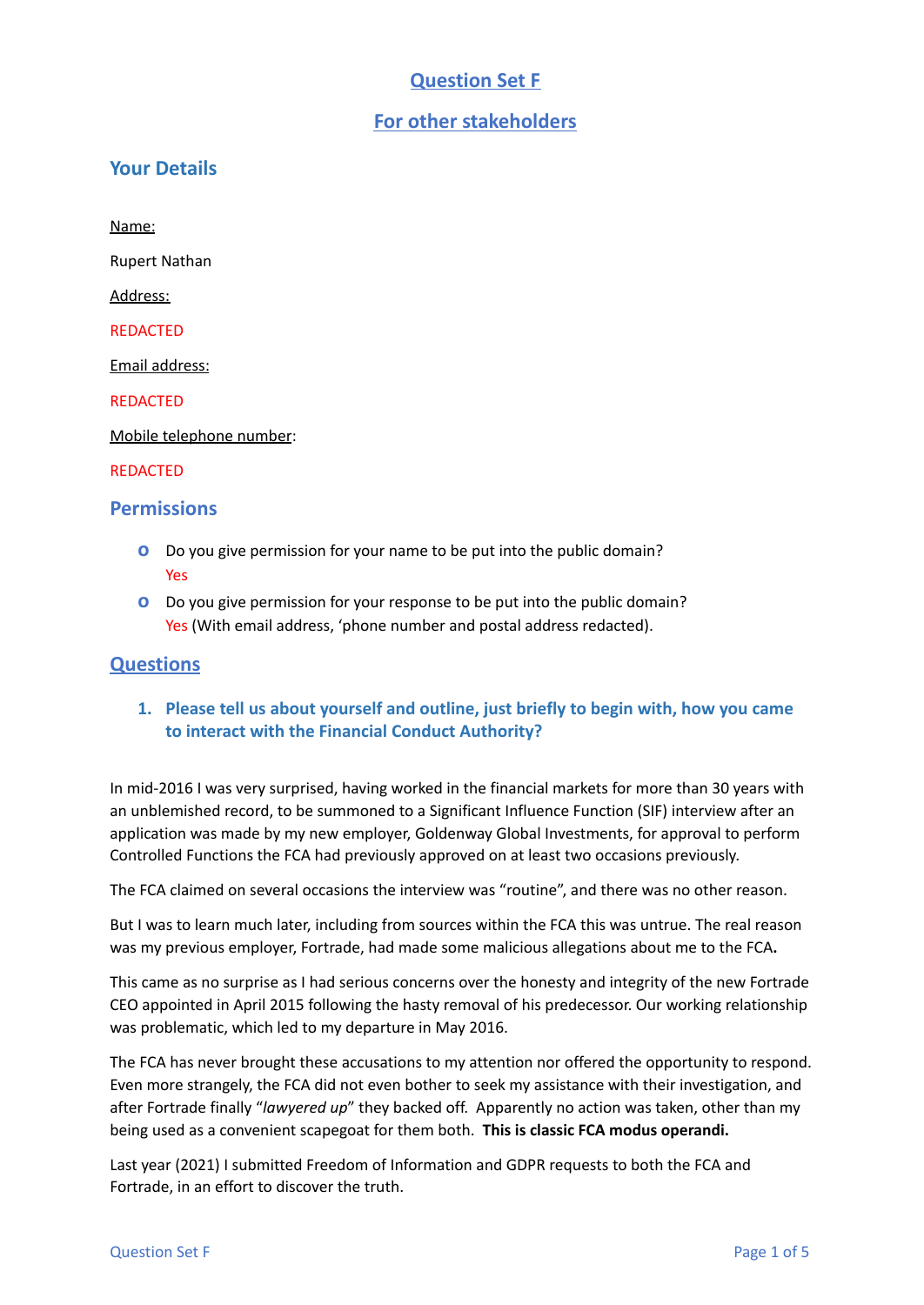With the assistance of my MP, the FCA reluctantly released some heavily redacted documents, whereas Fortrade initially ignored the request and even denied any discussion with the FCA – something FCA documents clearly contradict. Despite my complaint to the Information Commissioner, and another DSAR, Fortrade still has yet to respond.

At the end of the first SIF interview, I asked specifically if I was there because of "*something about my character*" but two of the panel members gave very evasive answers, making no reference to any allegations.

This is contradicted by an internal FCA briefing note for the interview panel (they both doubtless would have read beforehand) that clearly states Supervision had an open case looking at serious compliance and AML failings at Fortrade*,* expressing concern that I lack the required competence and capabilities to perform these functions effectively*."*

Another internal FCA email seen, headed "Fortrade Ltd – AML Weaknessess" states clearly that given the failings identified during my time at Fortrade, they had decided to proceed with a SIF interview.

My appeal to the Regulatory Disputes Committee (RDC) in April, 2017 also highlighted prejudicial comments in the FCA's note of the SIF panel's concerns over the AML function at Fortrade arising from their "review of the function". It was pointed out that none of this had been properly disclosed and I was not given an opportunity to address them**.**

Incredibly, the FCA responded there was no basis whatsoever that their concerns about Fortrade and potential failings by me were taken into account.

This is clearly contradicted by documents obtained from the FCA, as well as a closing remark in their response "…*the second interview panel was aware that none of the concerns about Fortrade were to be considered in forming their view of Mr Nathan's fitness and propriety".*

The FCA was not only very well acquainted with the allegations, but they were the actual reason for the SIF interview. It was not merely "routine", as consistently claimed. They clearly lied and withheld this information from me and, I believe, had actually decided the outcome before the interview which was, in effect, a kangaroo court.

# 2. What is your interest in, or connection with, the FCA?

I have now lodged a formal complaint in the hope of clearing my name and obtaining redress, which includes:

- fitness and propriety for compliance roles set aside;
- Decision Notice published rescinded, withdrawn and formal apology issued;
- Compensation for loss of earnings due to FCA's dishonest conduct.

## 3.Briefly describe the interactions you have personally had with the FCA.

I have had many interactions over several years, notably:

- 2002 I supplied evidence of serious misconduct by previous employer Hoodless Brennan (later Beaufort Securities) which was apparently not acted upon. When I enquired about this the following year, the FSA was dismissive. (Beaufort Securities was placed into administration 2018, shortly after the US Justice Department brought criminal charges against the company for its alleged involvement in securities fraud and money laundering.)
- 2003 I notified that the FSA Register incorrectly showed a position with Raymond James I never actually took up, which they refused to remove. During the SIF interview process, the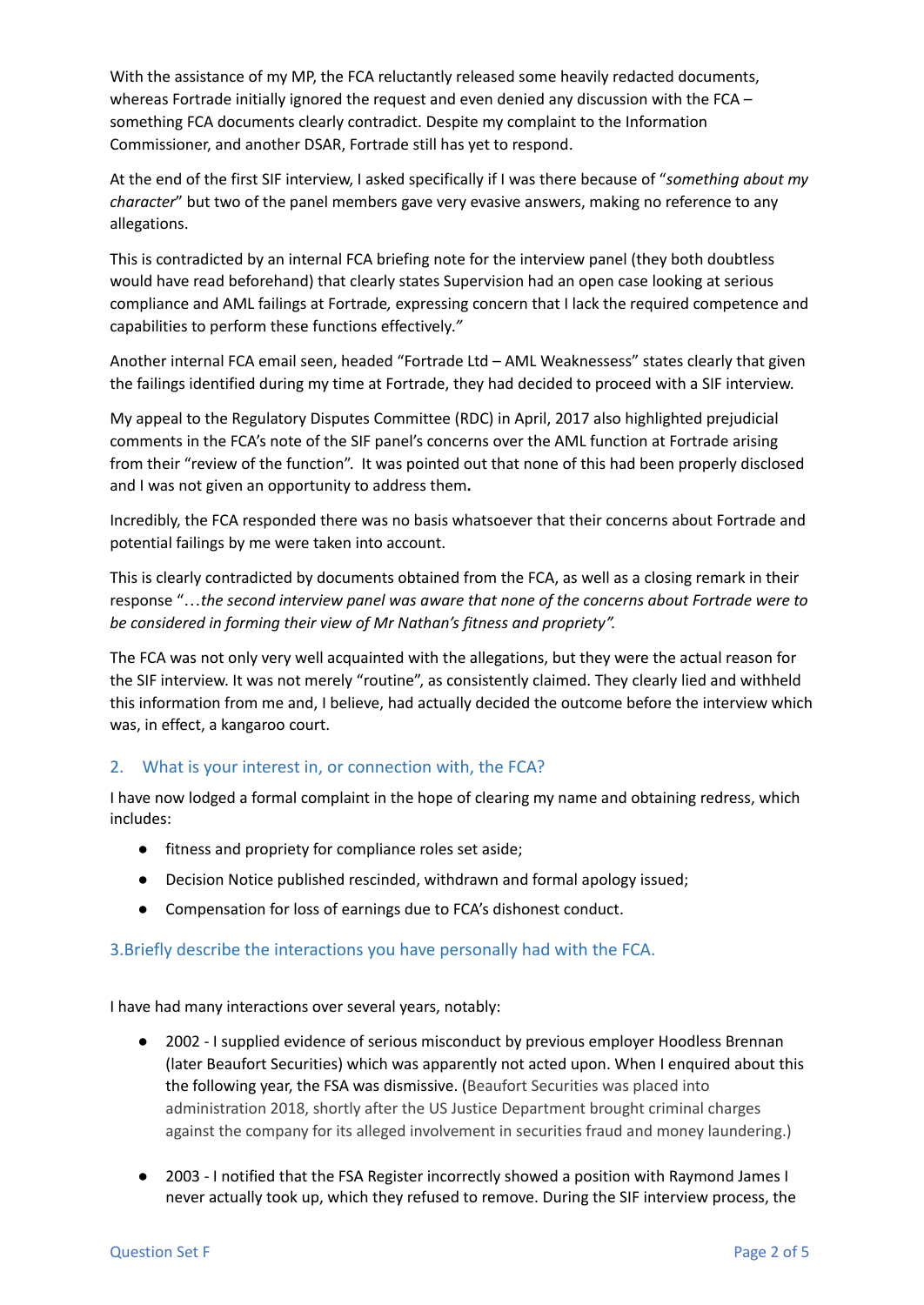FCA incorrectly stated in evidence, with a negative inference on my character, that I had held this investment adviser function "*for only 5 days."*

#### 4. In broad terms, what have your dealings with the FCA been like?

#### They have varied from unhelpful to officious and secretive.

**5.** Have you ever witnessed any actions or conduct that, in your reasonable belief, breachedany law, regulatory code or applicable or relevant policy? If so, please explain which law, code or policy you believe was breached.

I was denied due process and natural justice through the wilful and deliberate suppression of information to the extent of lying. I believe the unproved charges made by Fortrade has led the FCA to secretly blacklist me.

An internal FCA email seen clearly states: "…*any further SIF applications for Mr Nathan are to be sent to NRI (Non Routine Investigations) for further investigation*."

The FCA has abused its powers and process:

- 1. Having me attend SIF interview under false pretences to justify banning me;
- 2. Ignoring RDC's binding decision I was "fit and proper" to act as a Director (within a few weeks) and deliberately discouraged, obstructed and delayed a subsequent application CF1 Director application;
- 3. The unnecessary release of a Decision Notice (contrary to FCA Handbook, Enforcement Guide 6.2.17) on the spurious pretext of "public interest";
- 4. Cynical abuse of GDPR and FOI disclosure requirements to cover its tracks.

The FCA fell well short of the demands of its own Code of Conduct for firms it regulates, and at a minimum, has NOT acted with integrity or openness.

- 6. Have you experienced situations where interacting with the FCA has been helpful to either yourself or others? If so, please explain what made the interaction(s) helpful. No
- 7. What are your thoughts on whether the FCA lacks the powers that it needs; or conversely, that it doesn't make good use of the powers it already has?

The FCA already has considerable powers but appears to use these selectively and inconsistently.

It wasted disproportionate time and resources on my extremely minor case, while far more important matters such as Woodford, London & Capital Finance are allowed to drag on and or go nowhere.

8. Have you experienced any difficulties or shortcomings in your interactions with the FCA? Yes

#### 9. Have you experienced the FCA being reluctant to give clear answers to questions?

Often. In my experience, the FCA has shown itself to be adept at deflection, obfuscation and even lying. The FCA appears to be concerned primarily with self-preservation.

10. What is your perception of the culture of the FCA, and what do you think of it?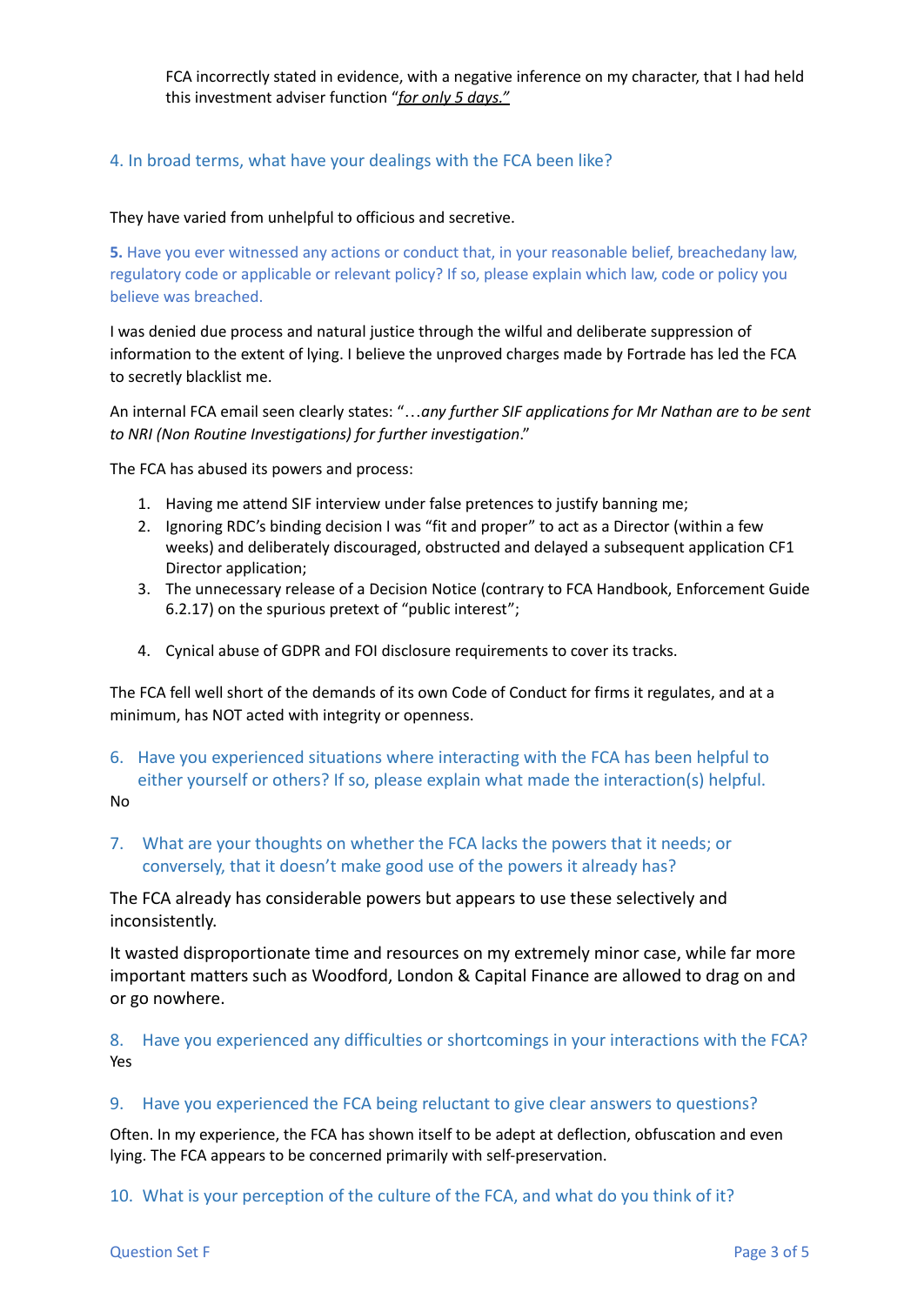The FCA appears to believe: "*do as we say, not as we do*" and that the same rules they expect those they regulate to follow do not apply to them and they are above the law.

This is clearly illustrated by one of my SIF interviewers, Gunner Burkhart, whose LinkedIn profile brazenly lists his Senior FCA Advisor role he holds concurrently with a senior position with an FCA regulated firm.

I sense a bunker mentality, and obsession with secrecy and self-protection, especially of their senior executives. Andrew Bailey's tenure as CEO has been characterised by negligence, incompetence and indifference to the needs of ordinary depositors, investors and pensioners. Incredibly, he now heads the Bank of England!

11. Have you ever complained officially about the FCA; if so to whom? What happened, and how do you feel about what happened? What feedback, if any, have you had about your complaint? How helpful was the feedback? How long has it taken for your complaint to be processed?

I threatened to lodge a formal complaint in relation to the deliberate obstruction of the IKON CF1 application, in defiance of the RDC decision. They appeared not to be at all concerned. Moreover, IKON advised me against doing so, feeling there was too much to lose by upsetting the FCA.

## 12. What do you think about the possibility of conflict of interest issues at the FCA?

I believe it is not a possibility, but a definite probability. The FCA is too close to the City, notably via the revolving door.

Despite its enormous powers, NO senior banker has been brought to account. Instead, either less senior are made scapegoats – as I was - or firms given large fines, which are ultimately borne by shareholders. The FCA trumpets these as their "successes".

Given the City's critical importance to the economy, the elephant in the room is a clear and present danger of a convergence of political capture and regulatory capture.

An obvious example being David Cameron's longstanding relationship with Greensill, and the FCA's continued deafening silence on the matter.

13. Do you believe there should be spot checks by the FCA on regulated and/or unregulated entities, perhaps similar to the spot-checks by VAT inspectors

**Yes**

14. What positives are there about the FCA that you would like to comment on?

#### **None**

15. If you could change three things about the FCA, what would they be?

- 1. Far greater accountability and transparency
- 2. Removal of staff bonuses
- 3. The "revolving door" firmly closed